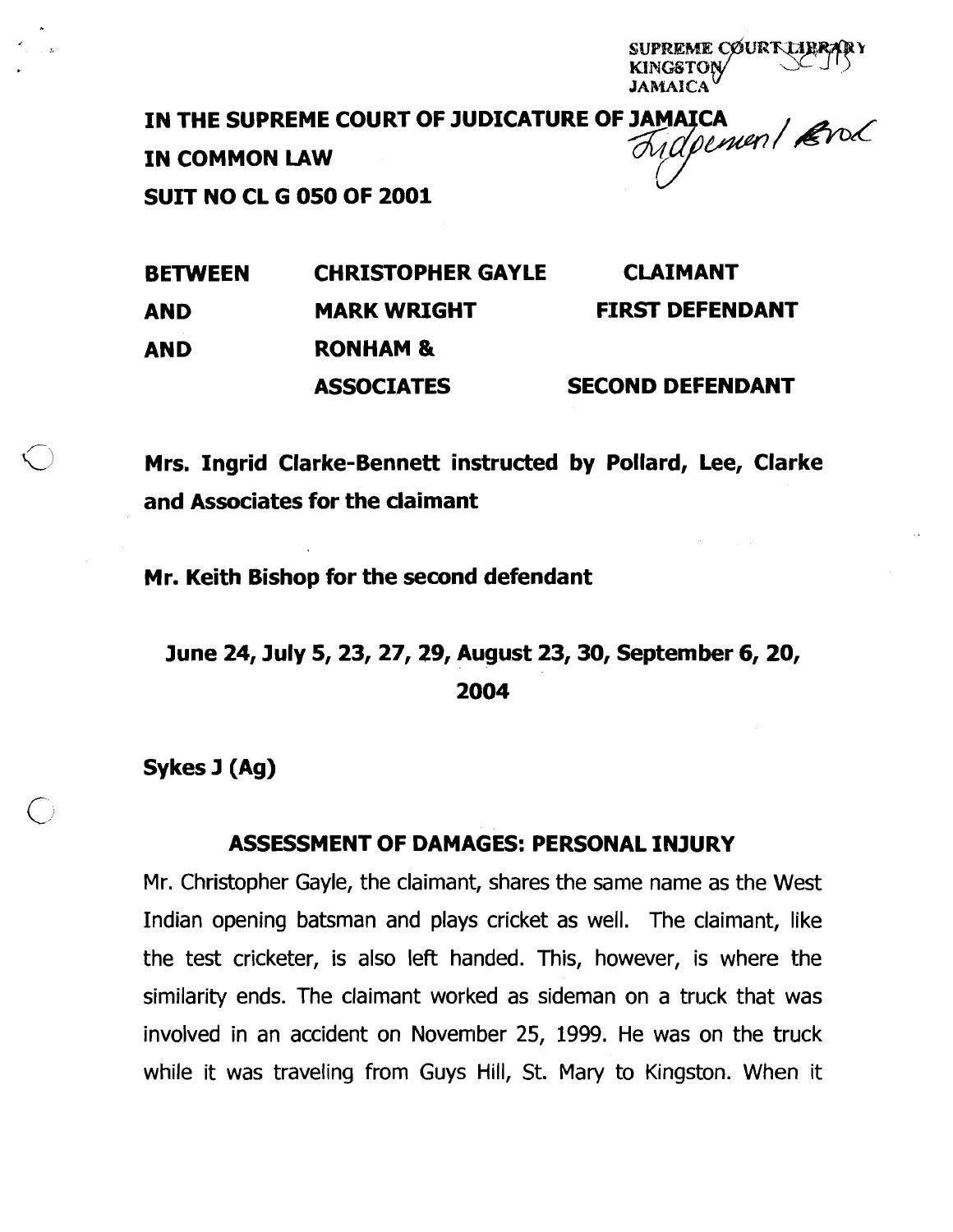reached the roundabout near to Bog Walk, St. Catherine the truck over turned. He was pulled from the truck by volunteer rescuers and whisked away to the Linstead Hospital. He was sent to the Spanish Town Hospital and later transferred to the Kingston Public Hospital (KPH).

The first defendant was an employee of the second defendant and also the driver of the truck at the material time. In this case there is no issue of liability. Judgment was entered against both defendants in November 2001. The only issue is the quantum of damages to be assessed.

#### **The assessment**

I have used the headings developed by Wooding **CJ** in **Cornilliac** v . **St. Louis** (1965) 7 WIR 491. Haynes C in **Heeralall v Hack Bros. (Construction) Co. Ltd** (1977) 25 WIR 117, 125 indicated that Wooding CJ's headings have the virtue of capturing the usual headings of (i) pain, suffering and loss of amenity, (ii) loss of future earnings and (iii) the injury itself.

#### **A. The nature of injuries sustained**

Mr. Gayle received a broken left hand and broken left foot. The left hand is his dominant hand. At the insistence of Mr. Bishop two doctors testified in this trial. They were Dr. Rory Dixon and Dr. Ian Neil. I will deal with Dr. Dixon's testimony first.

 $\overline{2}$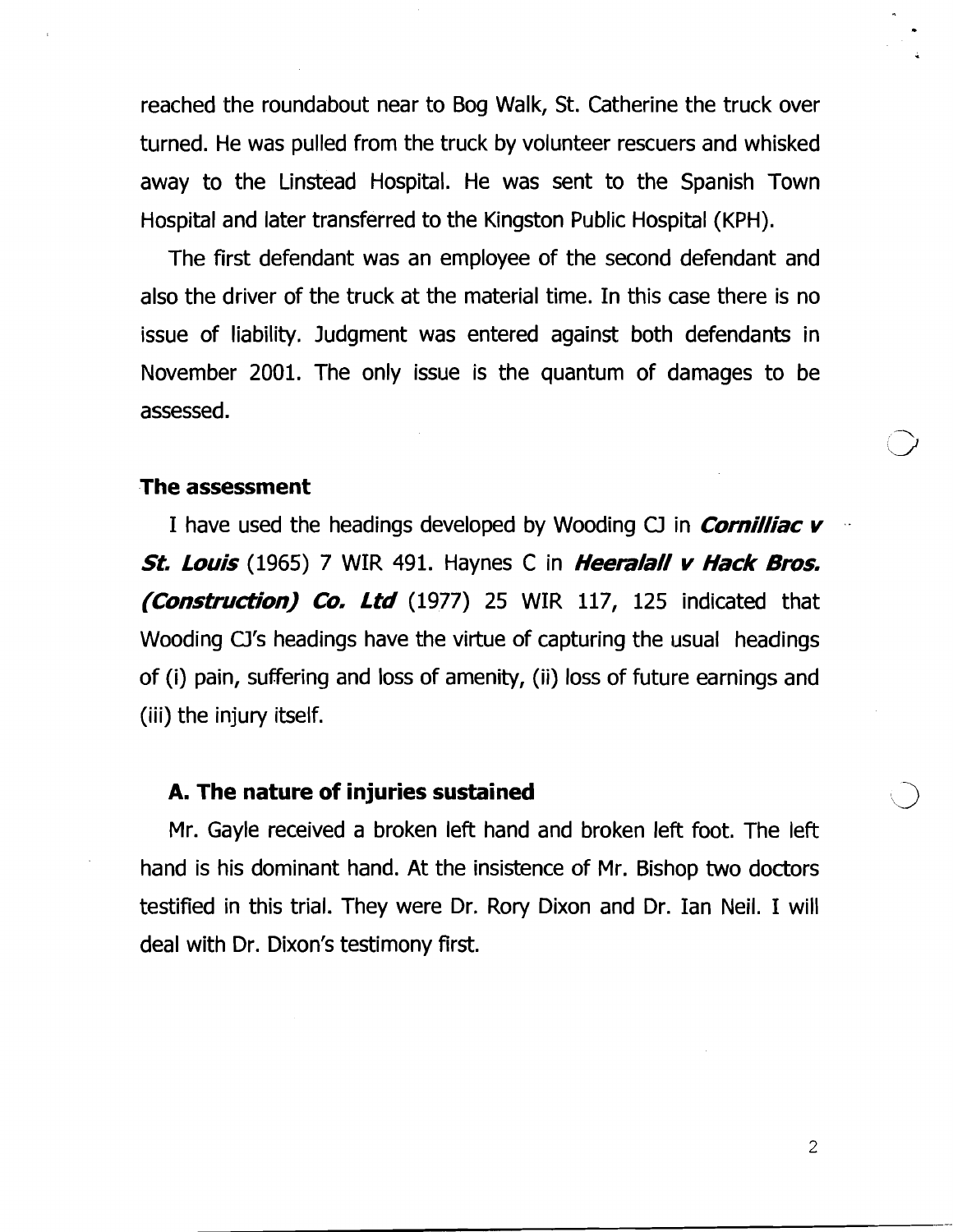## **Testimony of Dr. Dixon**

Dr. Dixon has a Doctor of Medicine in Orthopaedics. He has been practicing in this area since 1994. He first saw Mr. Gayle on January 1, 2000. Mr. Gayle was being reviewed by the doctor at a post surgery clinic. The doctor also prepared a medical report. This report is dated September 28, 2000. It showed that when Mr. Gayle was admitted to KPH he had

- (a) 1.5cm laceration to the left cheek;
- (b) multiple abrasions to the left forearm with deformity of the wrist;
- (c) swollen tender left thigh;
- (d) swollen left leg with multiple puncture wounds;
- (e) no neurovascular deficit.

The radiographs(x rays) showed that he suffered

- (a) a comminuted fractured left femur;
- (b) segmented fractured left tibia, undisplaced;
- (c) displaced fractured distal left fibula;
- (d) fractured distal left radius;
- (e) fractured left acetabulum (hip).

At KPH an operation was performed on Mr. Gayle that involved opening his left leg so that the bone was exposed. The bones of the fractured left femur were realigned and a metal pin placed within the bone itself to maintain the realignment. This was necessary because the fracture was a comminuted one which means that it was broken into

 $\overline{3}$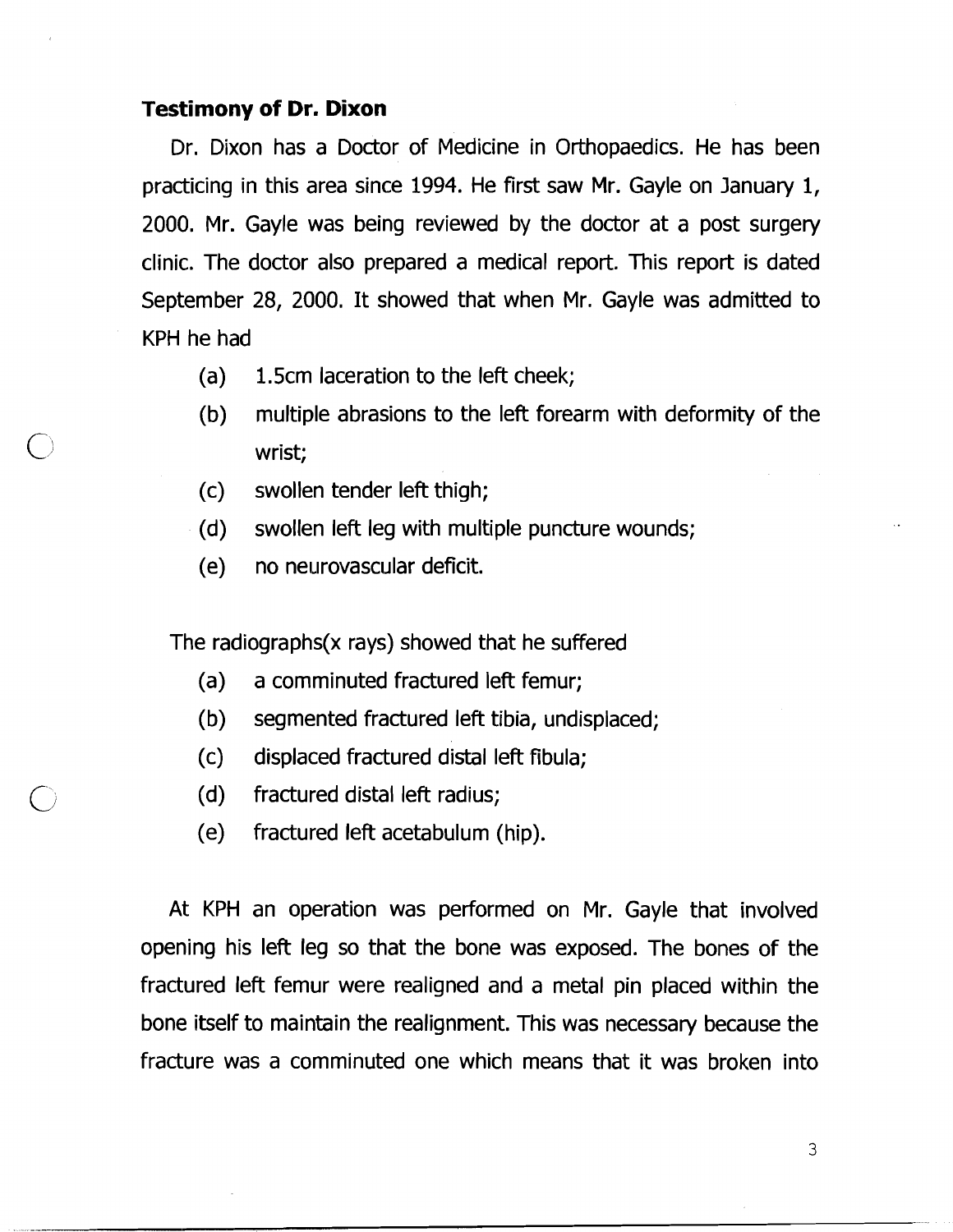many pieces and so in essence the pieces were strung along the metal pin.

The doctor testified that the claimant would be incapacitated for at least seven months, from the time he saw him in January 2001, because of the fractures to the left leg, thigh, hip and forearm. He last saw the claimant on November 13, 2000 and at that time the claimant was not fully recovered.

I now turn to the testimony of Dr. Ian Neil.

#### **Testimony of Dr. Neil**

Dr. Neil testified that he saw the claimant on November 26, 2001. He conducted a physical examination of Mr. Gayle and found

- (a) full range of pain free movement in the left hip;
- (b) healed surgical scar on the lateral left thigh;
- (c) full range of pain free movement in the left knee with no swelling or deformity;
- (d) bony prominence on the anterior distal left leg. The ankle had normal range of movement;
- (e) no limb length discrepancy; J
- (f) two surgical incisions overlying the left wrist. There was a 30° wrist flexion and a 30° extension. The normal wrist flexion is 60° and the normal extension is 600;
- (g) forearm pronation of 700and supination of 600. The normal pronation is 80° and the normal supination is also 800;
- $(h)$  the elbow and shoulder functions were normal.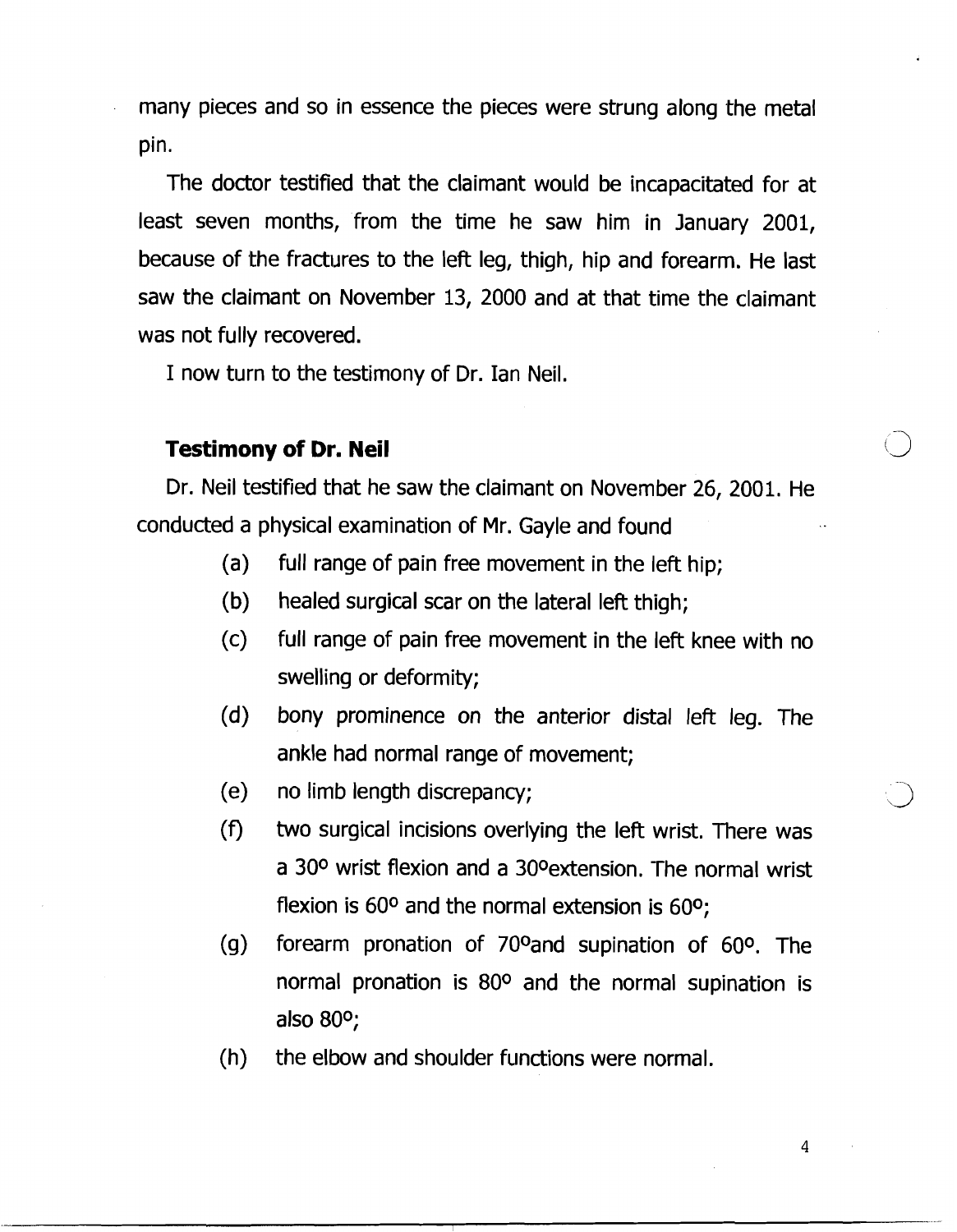Dr. Neil reviewed the x rays and found the same injuries as stated by Dr. Dixon. Dr. Neil added that the fracture of the distal shaft of the left tibia had healed with 10<sup>o</sup> of lateral angulation. The fractured left distal radius had healed with irregularity of the joint surfaces and a slight shortening of the radius.

Dr. Neil's prognosis was that Mr. Gayle had a 10% chance of developing left hip osteoarthritis and a 20% chance of developing left wrist osteoarthritis within five years. When Dr. Neil testified he said that he examined Mr. Gayle again in August of 2004. He found signs of early osteoarthritis in the wrist but no sign of it in the left hip.

The doctor stated that the claimant now had permanent functional deficits in his upper limb. This was estimated at 15% upper limb disability which by itself is a 9% whole person disability. The leg has healed in a malunited manner causing a 20% lower limb impairment which by itself is an 8% whole person disability. These two disabilities have resulted in a 17% whole person disability which is expected to be permanent.

Mr. Bishop seized upon Dr. Neil's oral correction of his report to suggest that the doctor's credibility was undermined. The issue arose in this way. In the report Dr. Neil stated that the claimant could return to his 'usual activities". Dr. Neil testified that by "usual activities" he meant bathing, brushing teeth, combing hair and such like. He did not mean that the claimant could return to this job as a side man. The doctor said that had Mr. Gayle been, for example, a person who earns with the pen and not with the brawn he could resume work with little difficulty but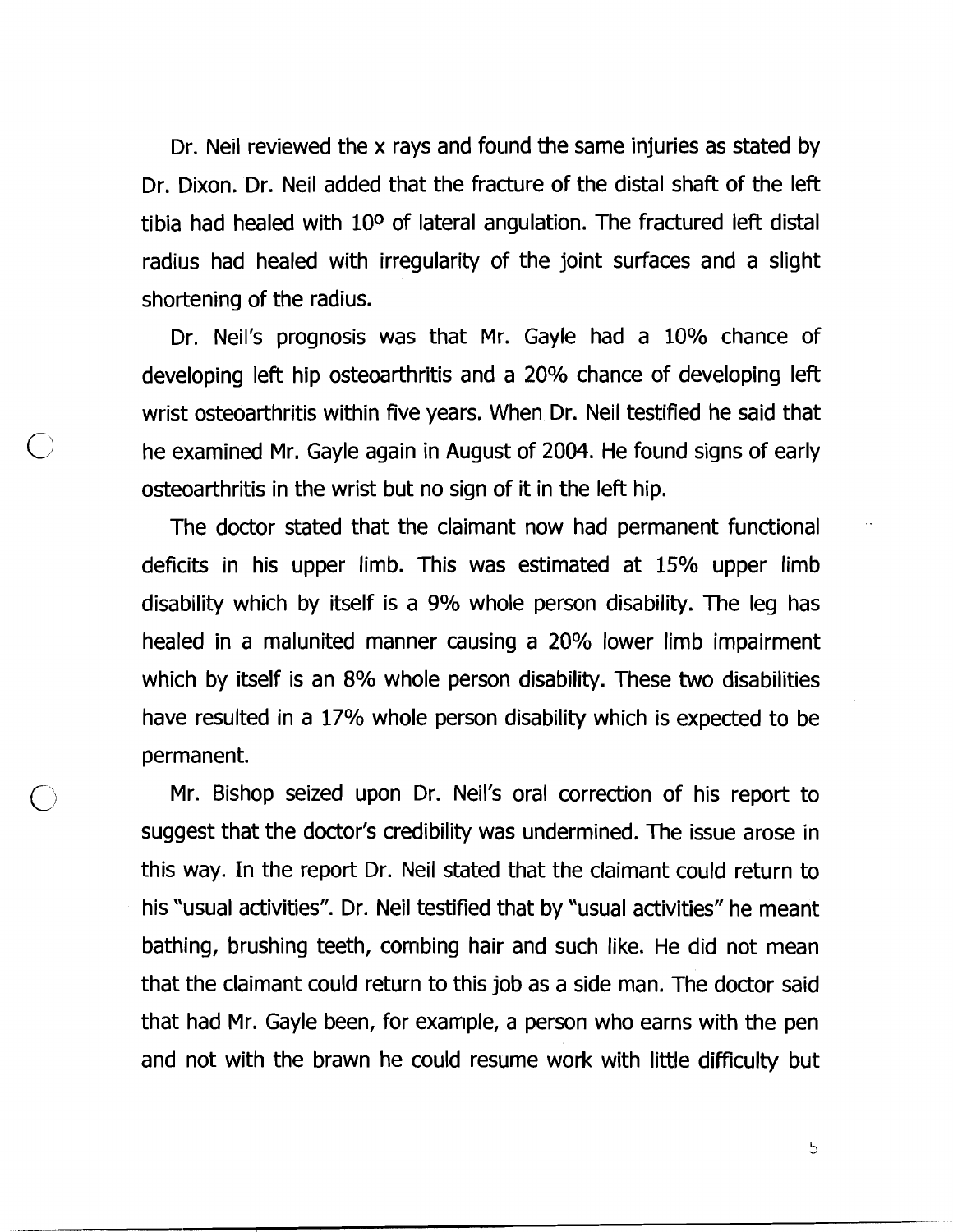since he is a sideman on a truck that career is no longer open to him. The doctor said this distinction should have been made in his report and it was not.

In my view the doctor's credibility was not impaired. He readily admitted that his report had omissions. He explained the nature of the omissions and their significance.

He stated that the irregularity of the healing of the joint surface of the wrist coupled with the slight shortening of the radius affects Mr. Gayle's ability to lift objects and do physical exercises such as push ups.

#### **B. The nature and extent of resulting physical disability**

Mr. Gayle said that he now suffers from residual pain in the wrist of his left hand. Whenever he works his hand pains him. He cannot now lift any heavy object. This was an activity he once did in his job as a side man.

He also claims that sexual relations with his wife are impaired because of pain in his left hip.

I have already set out the opinion of the doctors, specifically that of Dr. Neil, of the likely impact of the injuries on the claimant.

## **C. The pain and suffering**

At the scene of the accident Mr. Gayle stated that he felt pain in his left hand, left hip and left foot. He described the pain as excruciating. At KPH he was given pain killers.

After three weeks at KPH his foot had to be broken again by the medical staff because it was not healing in a satisfactory manner. He

6

 $\bigcirc$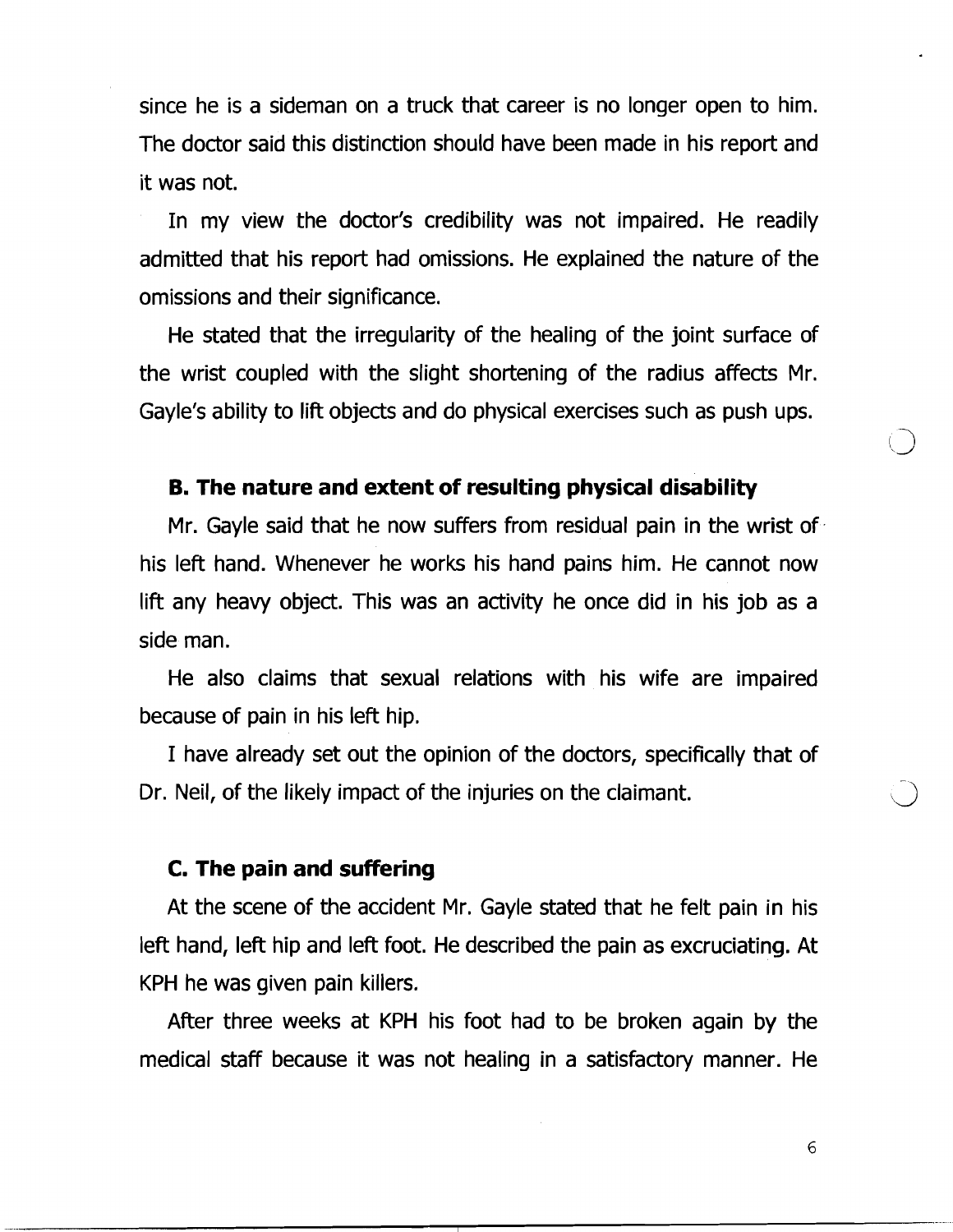alleges that he was not given any anaesthetic or pain reliever during this rebreaking of his leg. Despite this his leg healed in a malunited manner.

He stated that he still experiences pain in his foot. He notes that whenever the temperature falls his left foot "don't move as first time" and it becomes cramped.

#### **D. Loss of amenity suffered**

Mr. Gayle stated that he is now deprived of the pleasure of walking long distances which was one of his favourite activities. He adds that he has now been deprived of playing as a defender in the Central United Football team. Particularly he cannot jump much, a critical thing all defenders must be able to do if they are to effectively deal with high balls coming into the eighteen yard box. The club has also been deprived of his services as a lower middle order batsman. He batted at either six or seven in the batting order.

He cannot any longer play and "rough house" with his four children.

He states that sexual relations with his wife are more difficult because of the hip injury.

## **E. Effect on pecuniary prospect**

#### **(a) special damages**

## **i. pretrial loss of earnings**

The pleadings did not contain a claim for pretrial loss of earnings. At the end of the evidence Mrs. Clarke-Bennett, in very subdued tones, sought an amendment to include this head of damages. Mr. Keith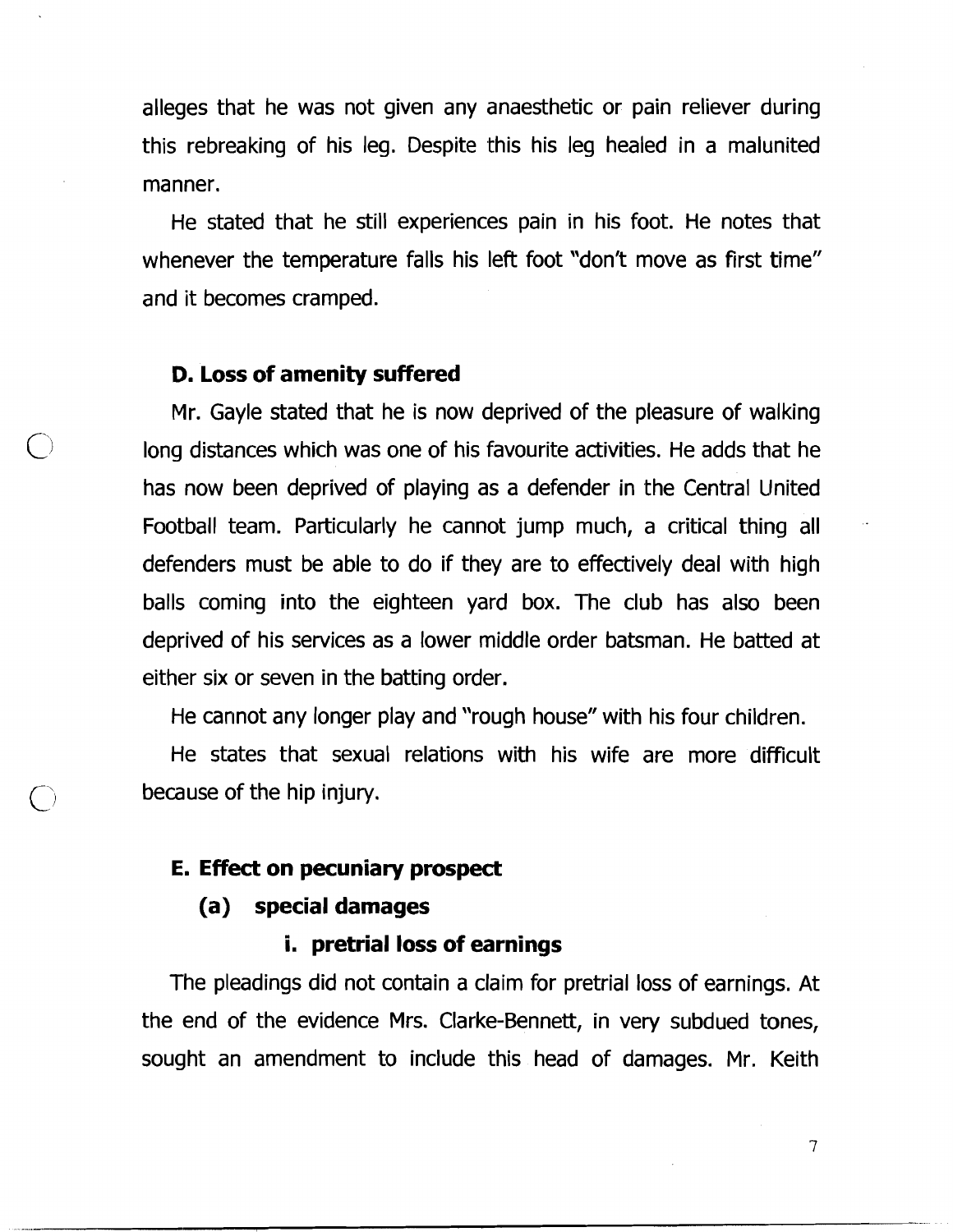Bishop objected. He submitted that because there was no claim for this head of damage he did not cross examine Mr. Gayle to explore this issue. Implicit in these submissions is the idea that pleadings should indicate to the opponent what case he is to meet. Thus based upon the absence of the claim the second defendant was not prepared to meet this claim. I agreed with Mr. Bishop and the application to amend to include this head of damage was refused.

# **ii. hospital, medical and related expenses**

At the beginning of this trial the applicant applied for the following amendments. They were not opposed by Mr. Bishop and they were granted by the court.

- (1)Deleting "transportation from KPH to home at \$400 on 4 occasions and replacing it with "transportation to KPH and back at \$500 on 6 occasions";
- (2)Add "domestic assistance for 12 months at \$2,500 per week at \$10,000 per month";

(3) Delete

| a. hospital stay       | \$4,000 |
|------------------------|---------|
| b. surgery             | \$5,000 |
| c. anaesthetic         | \$2,500 |
| d. laboratory services | \$800   |
| e. cast (elbow& knees) | \$2,000 |
|                        |         |

f. x rays (\$2,000 per X ray x 10) \$2,000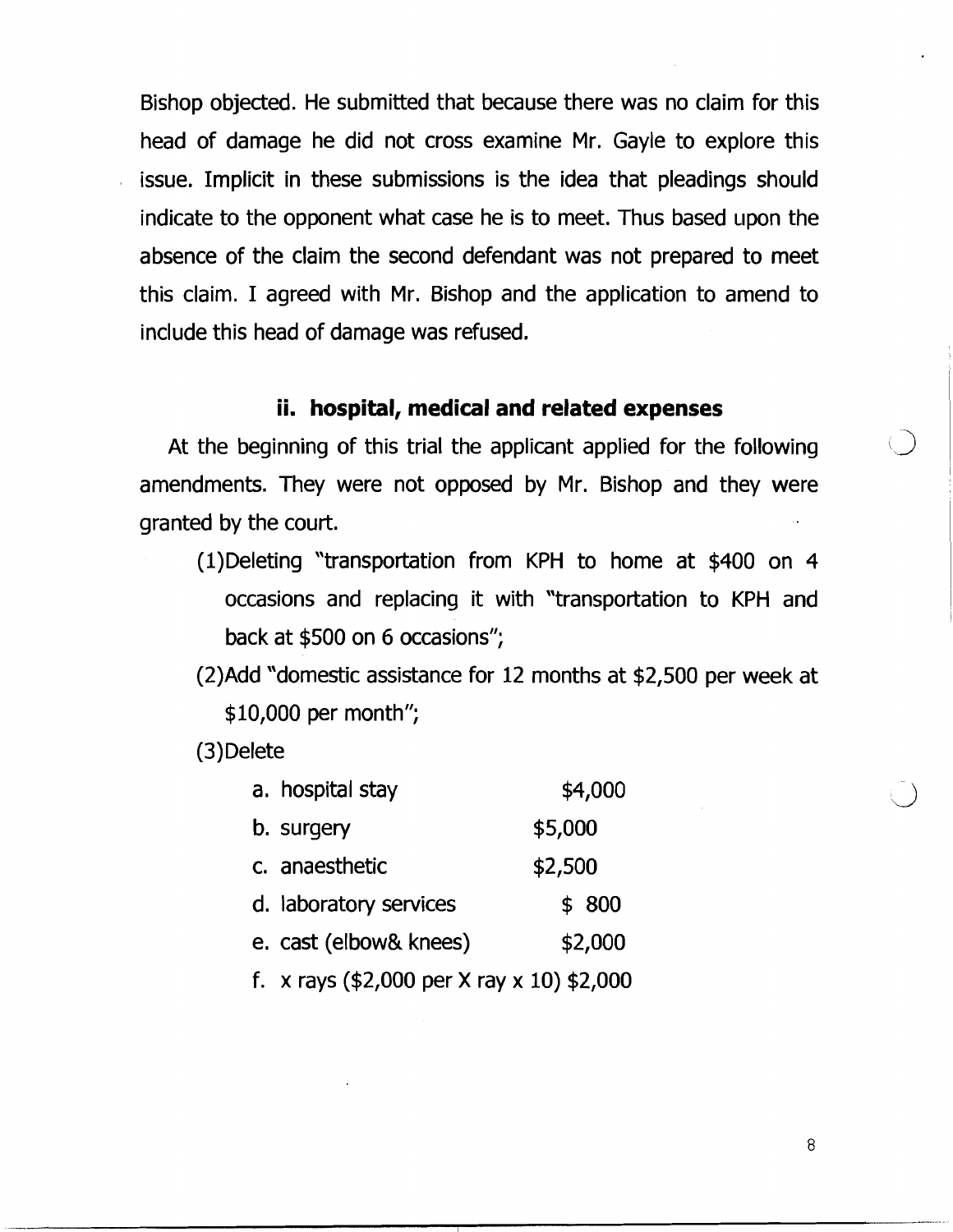These amendments led to a reduction of the claim for special damages from \$143,230 to \$126,450.

When all the evidence had been tendered there was yet a further application by Mrs. Clarke-Bennett for an amendment to the statement of claim. Mr. Bishop did not oppose these further amendments. They were granted by the court. These are the additional amendments:

(1)Reduce

- a. clothing, shoes lost in accident from \$1,100 to \$800
- b. medical report from  $$1,750$  to \$1,500
- c. domestic assistance (12 months
	- at \$2,500 per week at \$10,000) from \$120, 0000 to \$20,000

(2)Add

| a. police report | \$1,000 |
|------------------|---------|
|                  |         |

|  |  | b. further consultation with doctor |  |  | \$1,800 |
|--|--|-------------------------------------|--|--|---------|
|--|--|-------------------------------------|--|--|---------|

c. radiographs  $$7,600$ 

d. transportation from hospital to home  $\qquad$  \$ 300

At the end of the evidence and the amendments the total special damages was \$36,000.

#### **(b) general damages**

## **i. future medical care**

This item was added after an amendment was granted to the statement of claim to include the sum of \$70,000. Dr. Neil had testified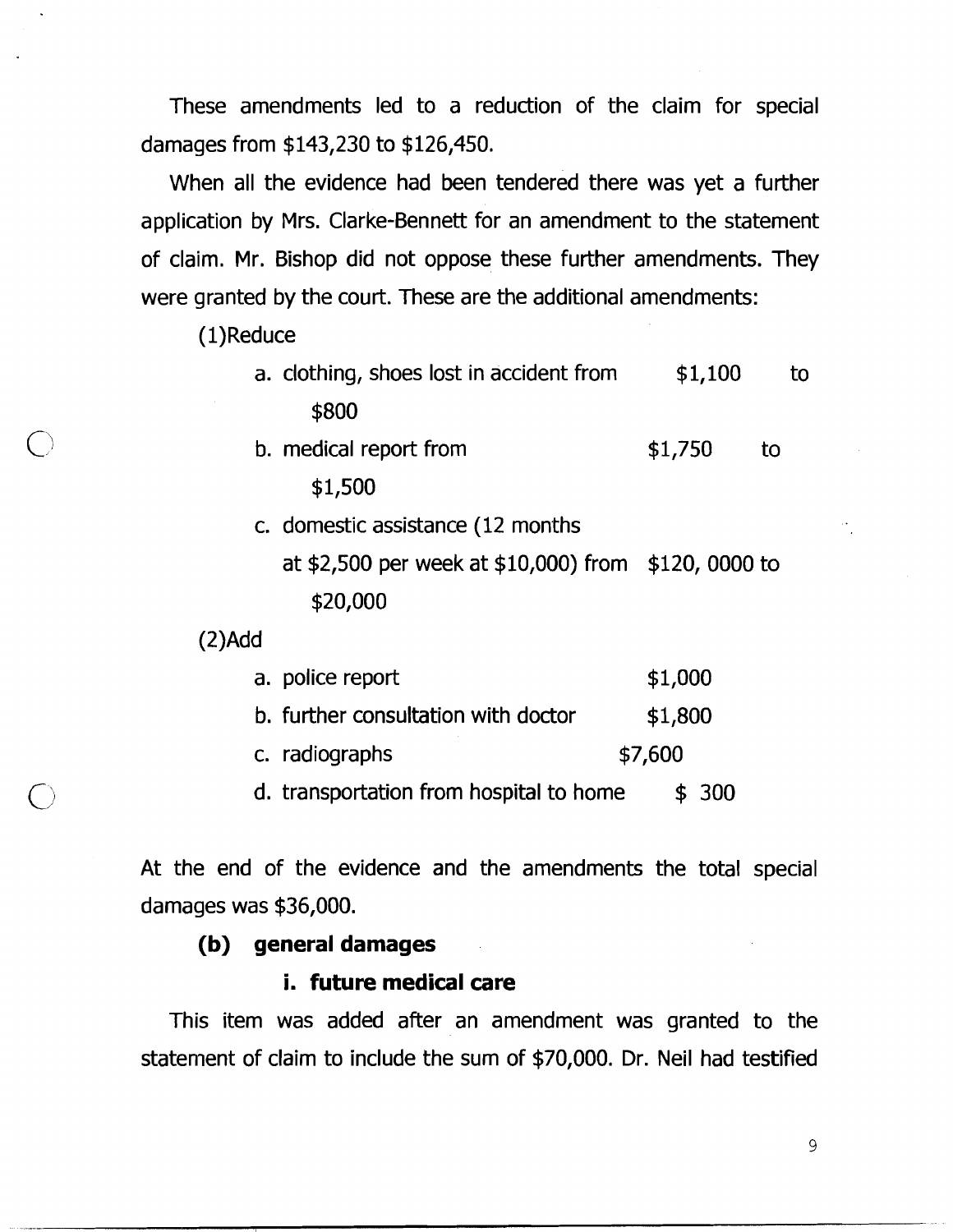that the pin placed in the claimant's left thigh bone was now causing him problems and needed to be removed. Mr. Bishop said that Dr. Neil testified that the operation could be done more cheaply in' the public health system. Regrettably no one explored the cost of treatment in the public health and so I am not able to say, based upon the evidence, that the claim for \$70,000 is unreasonable. Consequently I allowed this item.

## **ii. pain, suffering and loss of amenity**

Mrs. Clarke-Bennett submitted that the claimant should receive an award of \$3,500,000 for general damages and the sum of \$1,500,000 for handicap on the labour market. She sought to justify her figures by relying on four cases in respect of general damages. She relied on the multiplier/multiplicand approach for handicap on the labour market.

Her first case was that of **Sydney Fearon v Fred Brown** Suit No **C.** L. 1991/F132 (assessed April 1999), Khan, Ursula, Recent Personal Injury Awards Made in the Supreme Court of Judicature of Jamaica, Vol. *5,* at page 9. The sum awarded was \$1,250,000. The Consumer Price Index (CPI) then was 1179.9. The CPI for July 2004 (the most recent available) was 1872.8. The current value of the award is \$1,984,066.45. The claimant in that case suffered fractures of the right olecranon bone, acetabulum and central dislocation of the head of the femur. 'There was a fracture of the superior and inferior pubic ramus of the right pubic bone as well as a 2cm laceration of the right elbow that was bone deep. There were abrasions to right eyelid and lateral aspect of right knee.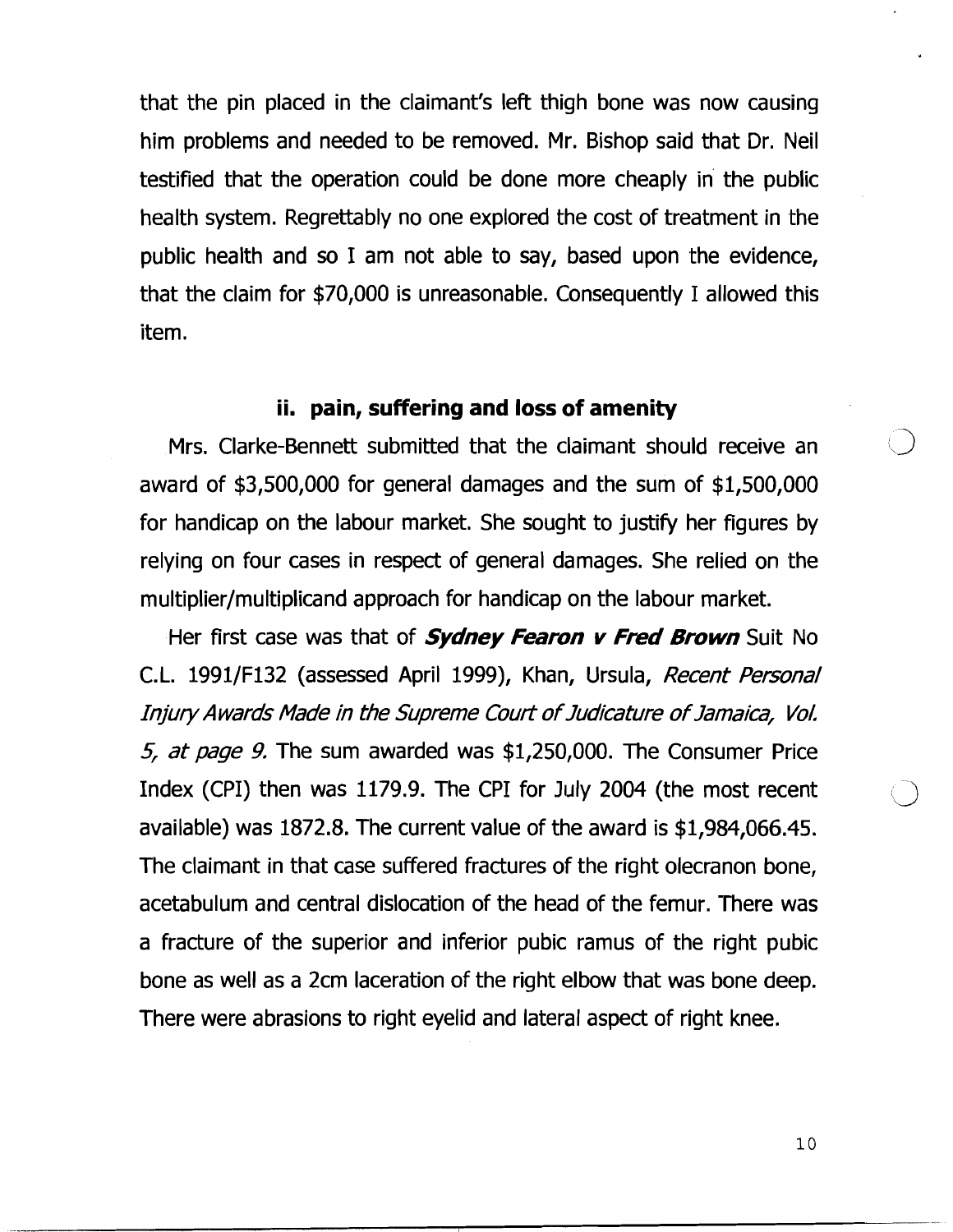The doctor thought that there was a 50% chance of developing severe arthritis of the hip and that surgery might be needed in later life. There were other findings made but the crucial one for present purposes was that the permanent functional impairment was assessed at 20% of the right upper limb and 15% of the right lower limb. There was no whole person disability assessment.

The second case was that of **Cecil Henry v The Attorney General and Keith Scott** Suit No. C.L 1992/H128 (assessed between October 1995 and March 1996), Khan, Ursula, Recent Personal Injury Awards Made in the Supreme Court of Judicature of Jmaica, **VoL** 4, at page 34 I will use the CPI for March 1996 for the purpose of updating the award since that was the time the award was made. The CPI in March 1996 . was 936.3. The July 2004 CPI has already been given. The award then was \$1,250,000. The current value of that award is \$2,500,267.01. Mr. Henry suffered from injuries to the forehead, right elbow and right thigh, blunt trauma to the chest and numbness in right upper extremity. He suffered slight impaired sensation and digital movement of right upper limb. For the purposes of this assessment the relevant injuries are

- a. skeletal pin in right lower extremity in the proximal tibia;
- b. comminuted fracture of the right olecranon;
- c. comminuted segmental fracture of neck and shaft of right femur.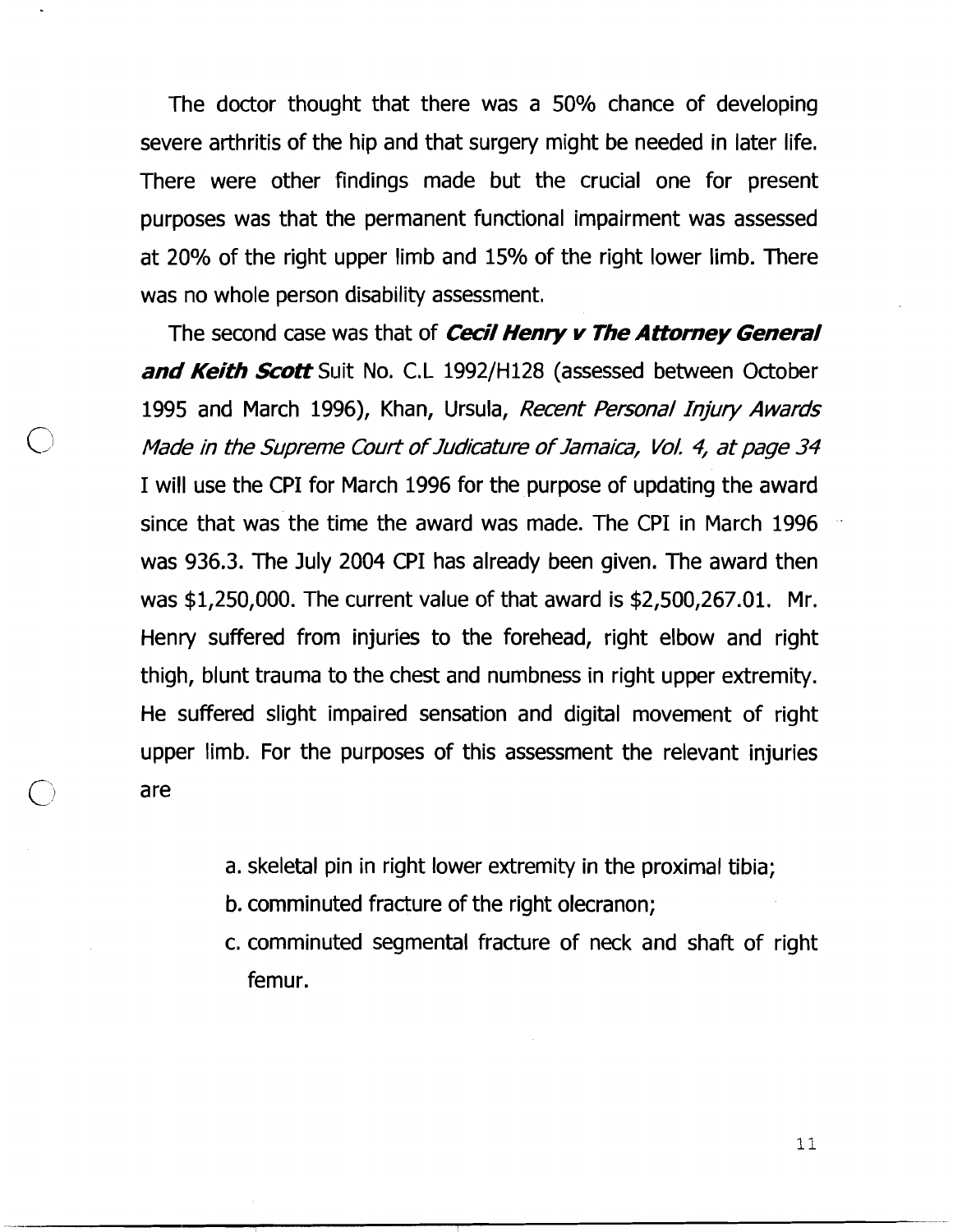In terms of treatment he had surgery on the right elbow with bone graft of the right femoral fractures. The report of the doctor was that Mr. Henry had limited range of motion of this right elbow, mild sensory ulna paresis resulting in tingling in the digits, limitation in range of movement in knee and only 10<sup>o</sup> of internal rotation of the hip. The permanent disability was assessed at 16% of the whole person divided in this way:  $10\%$  whole person – upper extremity and  $6\%$  whole person - lower extremity.

The third case was **Gladstone White** v **Dorrington Ellis and Aston Nairne** Suit No. C.L. 1997 W042 (assessed February 2000) Khan, Ursula, Recent Personal Injury Awards Made in the Supreme Court of Judicature of Jamaica, Vol. 5, at page 11. The CPI then was 1273.1. 'The July 2004 index is as stated above. The award then was \$3,000,000. The current value is \$4,413,164.72. The claimant had received injuries to his arms, leg, chest, neck and right hip as well as fractures to the right arni and right leg. He was hopitalised for two months and had surgery on his right arm and leg. He resumed work but was impaired since he could no longer ride a motor cycle. His sexual relationship with his wife was affected and he was now unable to participate in cricket, football and other games. He could no longer do chores around the house. No whole person disability is stated in the report.

The final case was that of **Michael Jolly v Jones Paper Co. Ltd.** and Christopher Holness Suit No. C.L. 1996/J014 (assessed November 1998) Khan, Ursula, Recent Personal Injury Awards Made in the Supreme Court of Judicature of Jamaica, Vol. 5, at page 120. The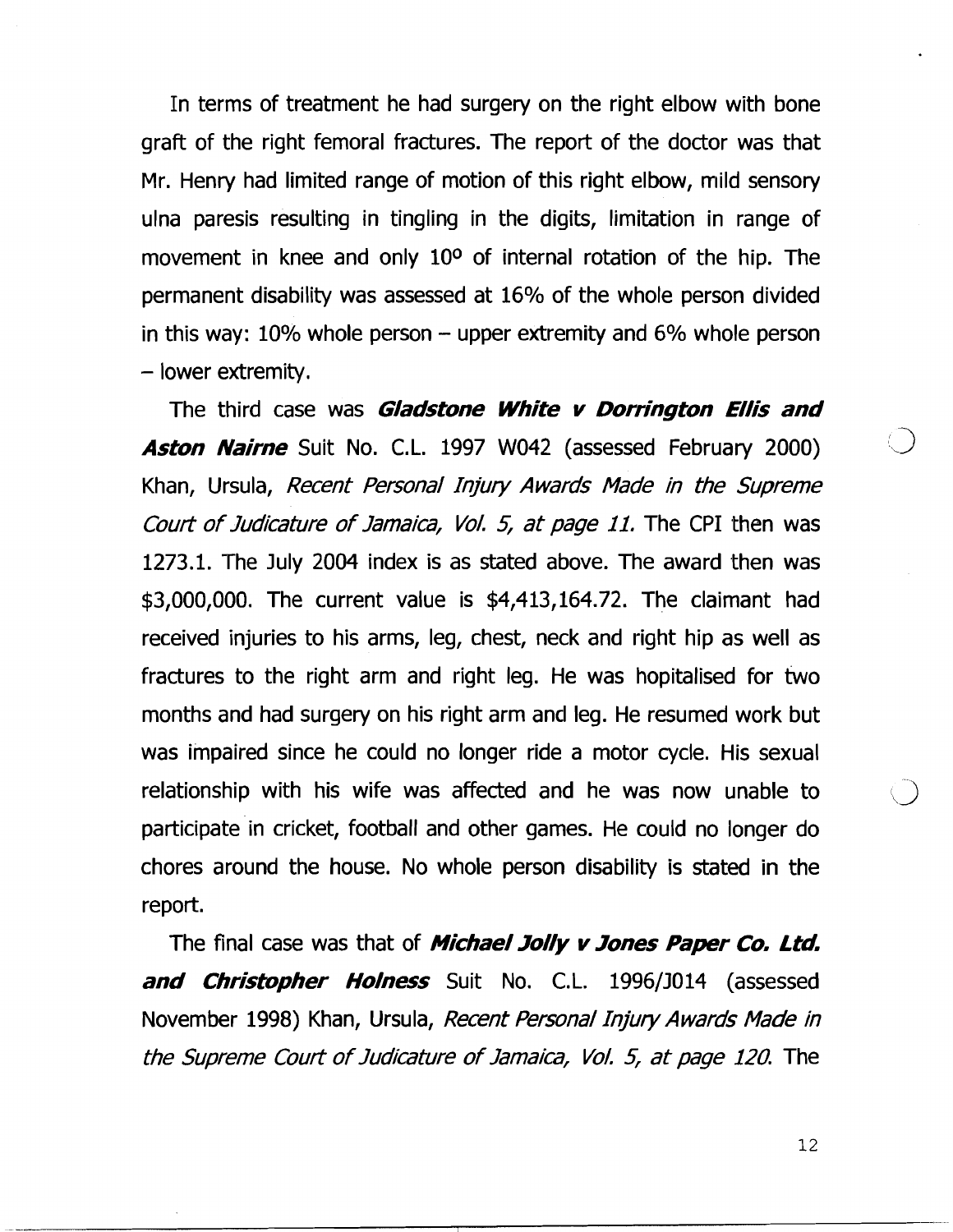CPI then was 1173.2. The award at the time was \$800,000. 'The current value, using the July 2004 CPI, is \$1,277,054.21. The claimant in **Jolly's** case did not receive any fractures but he did receive injuries and lacerations to the forearm. The tendons of the right middle, ring and little finger at their musculo-tendinous junction were severed. As can be seen from this description of the injuries this case is not of much assistance. The claimant there had no fracture as in the instant case. I will not refer this case any further.

In the case under assessment not only does Mr. Gayle have a 17% whole person disability but he also has begun to show early signs of osteoarthritis in the left wrist. He has not yet begun to develop any arthritis in the left hip but it must be remembered that Dr.Neil's prognosis said that this may happen within five years. We are still within the five years and since Dr. Neil has been proven correct in his prognosis in relation to the left wrist it is more probable than not that the will be correct in respect of the left hip. I therefore make this assessment on the basis that his prognosis concerning the left hip will be fulfilled. In terms of the left wrist and left forearm, there is a reduction in the range of normal movement.

Mr. Gayle is now complaining of discomfort in his left hip/thigh region which Dr. Neil says is caused by the pin that was inserted when he was being treated for his fractures. This pin now needs to be removed and it is this further surgery that will cost \$70,000. This is going to have its own discomfort. Mr. Gayle's sexual relations with his wife is now impaired. This is a significant loss of amenity particularly for a young man. His decreased enjoyment of life has been indicated. The

.-..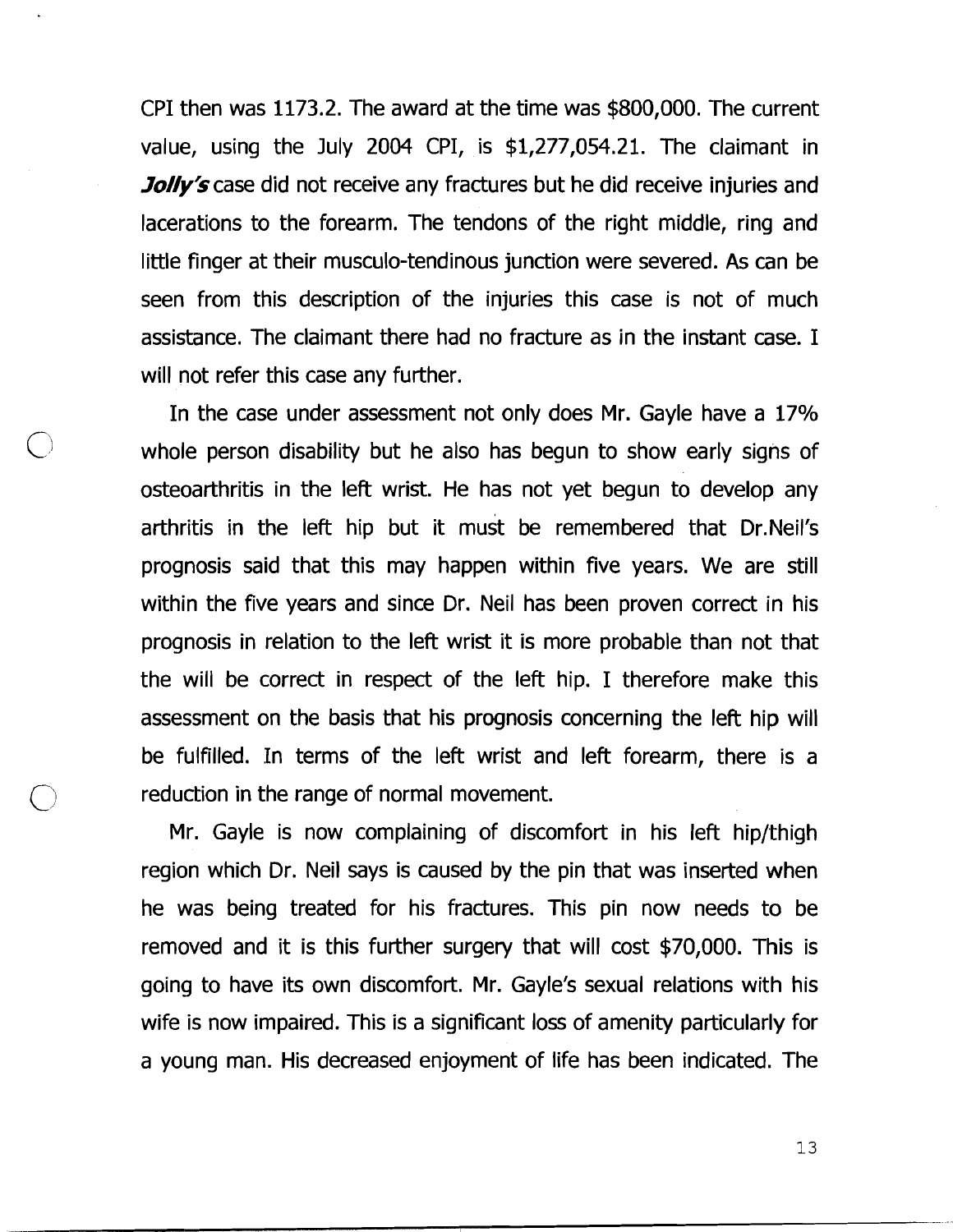pain he experienced after the injury has been outlined. He has lost the benefit of good health. He has suffered objective losses which have translated into subjective losses. I think that the sum awarded in **Fearon** should be exceeded because here, unlike that case, there is evidence of sexual impairment. Also here the prognosis of arthritis in respect of the left wrist is coming to pass as predicted. In Fearon, there was no evidence that at the time of the assessment the prediction of arthritis was being fulfilled. Similarly with regard to **Henry** there was no evidence of even a prediction of to say nothing of actual evidence of the early stages of arthritis. There was as well no evidence of sexual impairment. Further the Mr. Gayle's dominant hand, his left hand, is the hand that was injured in the accident. There was also evidence that Mr. Gayle's leg had to be rebroken and reset. I take all these matters into account and using the cases of Fearon and Henry as quides I award the sum of \$3,200,000.

#### **(iii) handicap on the labour market**

I now come to a more intricate part of this assessment. The submission has been made on behalf of the claimant that an award under this head of damages should be made. Mr. Bishop opposes this on the basis that there is no evidence that the claimant tried to find another job. Mr. Bishop's submission ignores the complete evidence. The complete evidence is that the claimant tried to burn coal and "chop one and two yard". This is in keeping with the level of education and abilities of the claimant. He said that he cannot read and write well. He said that he did not try to find any other work because he feels pain in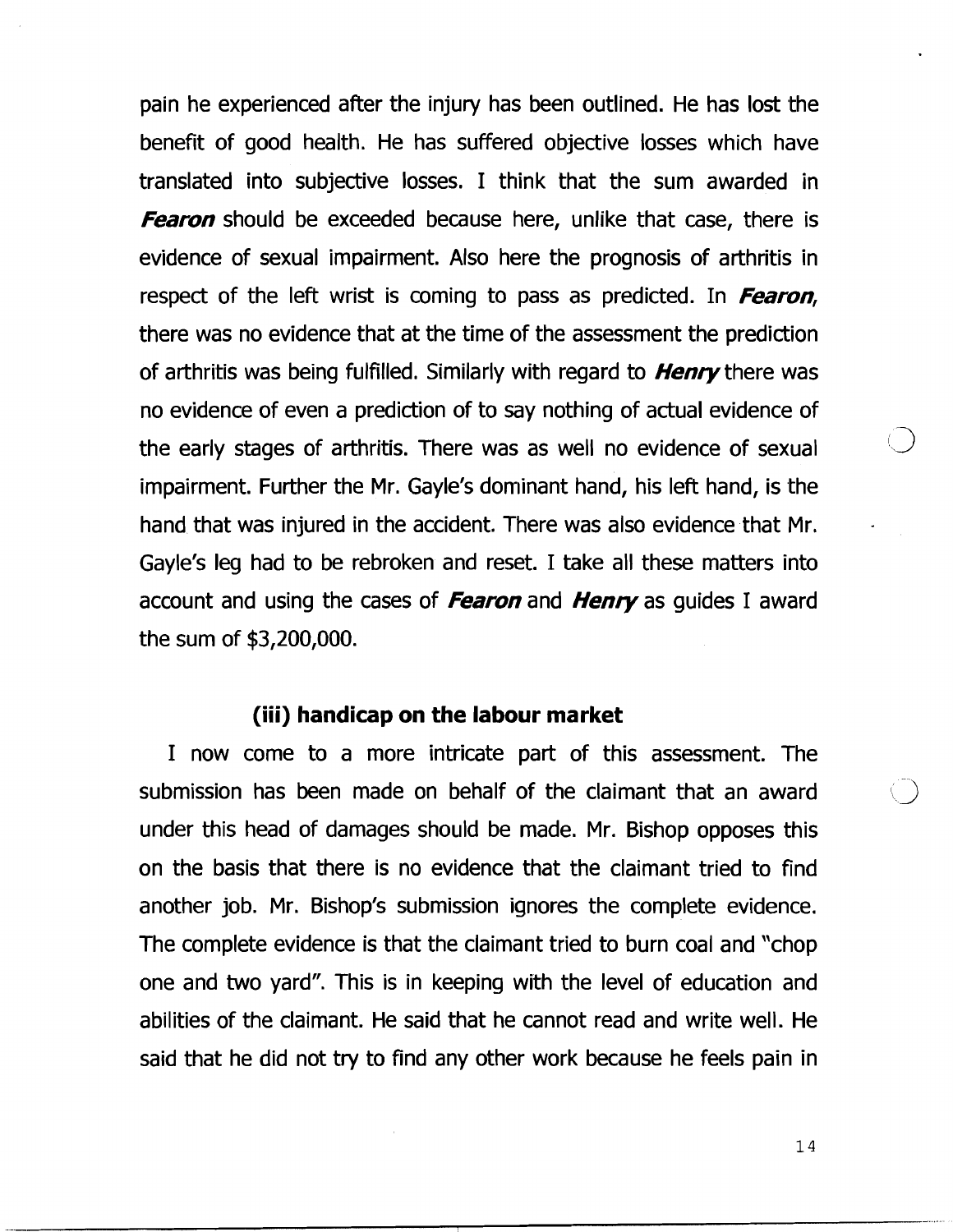his wrist. This, incidentally, is consistent with Dr. Neil's prognosis of **20%** chance of developing left wrist osteoarthritis. Further the doctor said that the claimant now had permanent functional deficits in his left upper limb. The full effect of the doctor's evidence is that his capacity to earn as a manual labourer has not just been impaired but perhaps destroyed.

There are cases here in Jamaica and the West Indies that speak to the circumstances in which this award is made (see **Gravesandy v** Moore **(1986)** 40 WIR **222;** &mp&el/ v Whylie **(1999) 59** WIR **326;**  Johnson v Sterling Products **(1981) 30** WIR **155;** Alphanso v **Deodat Ramnath** (1997) 56 WIR 183). All these cases, without exception, are based upon the analysis and conclusion of the English Court of Appeal in **Moeliker v Revrolle** [1977] 1 All ER 9.

The head note from **Moeliker** has accurately captured the opinions of the three Lord Justices of Appeal. The head note states

In awarding damages for personal injury in a case where the plaintiff is still in employment at the date of the trial, the court should only make an award for loss of earning capacity if there is a substantial or real, and not merely fancifuh risk that the plaintiff will lose his present employment at some time before the estimated end of his working life. If there is such a risk, the court must, in considering the appropriate award, assess and quantify the present value of the risk of the financial damage the plaintiff will suffer if the risk materialises, having regard to'the degree of the risk, the time when it may materialise, and the factors, both favourable and unfavourable, which, in a particular case, will or may affect the plaintiff's chances of getting a job at all or an equally well paid job if the risk should materialise. No mathematical calculation is possible in assessing and quantifying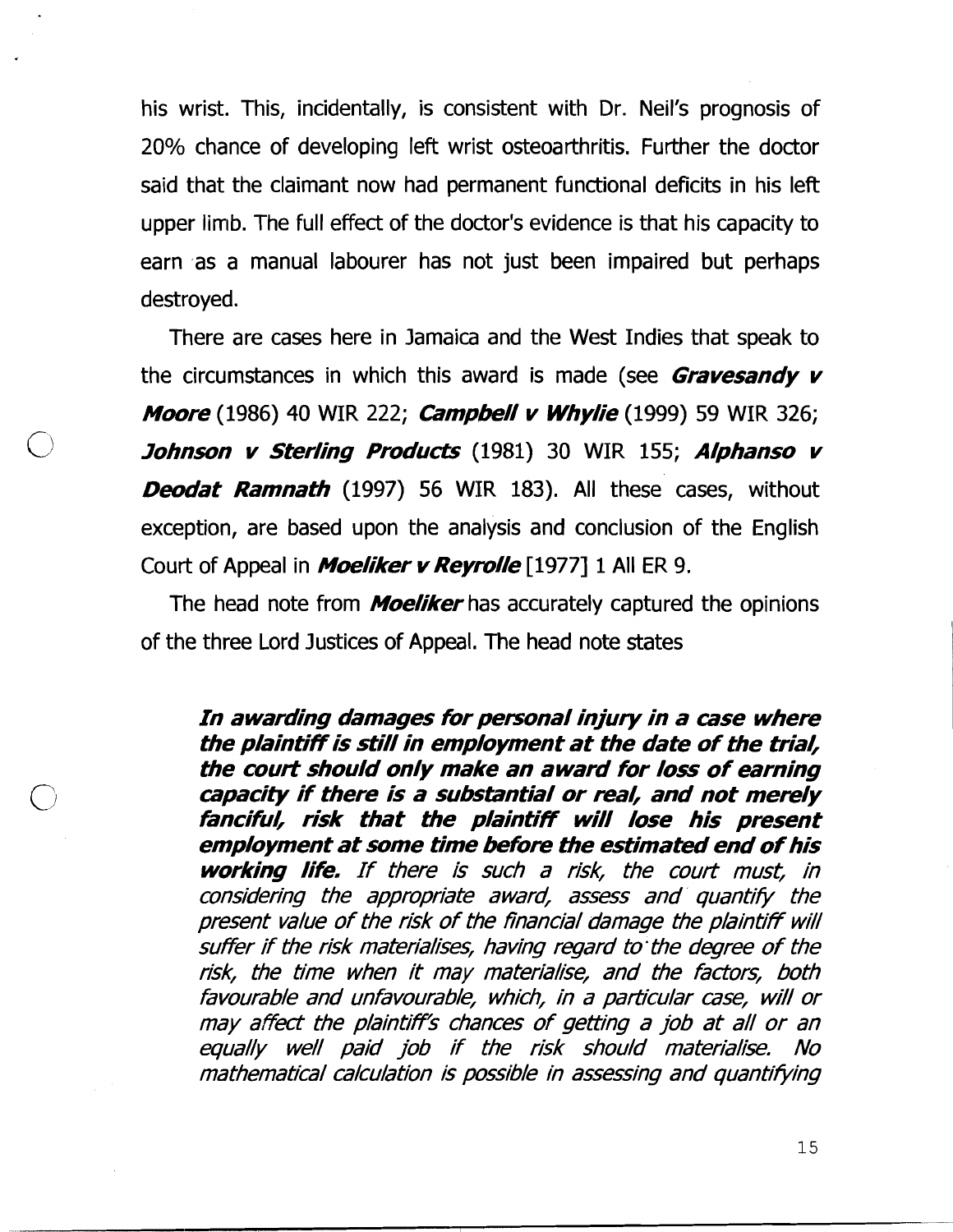the risk in damages. *I<* however, the risk of the plaintifllosing his existing job, or of his being unable to obtain another job or an equally good job, or both, are only slight, a low award, measured in hundreds of pounds, will be appropriate. '

The first point to note about this passage (and all three judgments) is that it did not say that the award can only be made if and only if the claimant is employed at the time of the assessment. It provides signposts that ought to be followed if the claimant is still working at the time of the assessment. There is nothing in this passage that says that an award for loss of earning capacity cannot be made if the capacity of the person is destroyed. Where the person is employed it is entirely appropriate to speak of the risk of loss of employment but if the person is unemployed and that unemployment is the result of the injury it is no longer correct to speak of the risk of loss for the simple reason that the unemployment is now a fact. I am not alone in this since Courtney Orr J came to the same conclusion in *Mark Scott v Jamaica Pre-Pack Ltd* Suit No. **S** 279 of 1992 (October 26, 1993) at page 11. His Lordship found support from the same Browne U who authored the main judgment **Moeliker**. Browne LJ is reported as saying in **Cook v**<br>**Consolidated Fisheries Ltd** (The Times, January 17, 1977) that the plaintiff may recover under this head of damage even if he is unemployed at the date of trial. If the logic of the law is otherwise we would have a situation where a person is compensated for a future risk but if the risk has actually occurred he could not be compensated.

The argument that loss of earning capacity is compensated for whenever an award for loss of future earnings is made is inconsistent with the distinction made between the by Lord Denning MR in **Fairley v**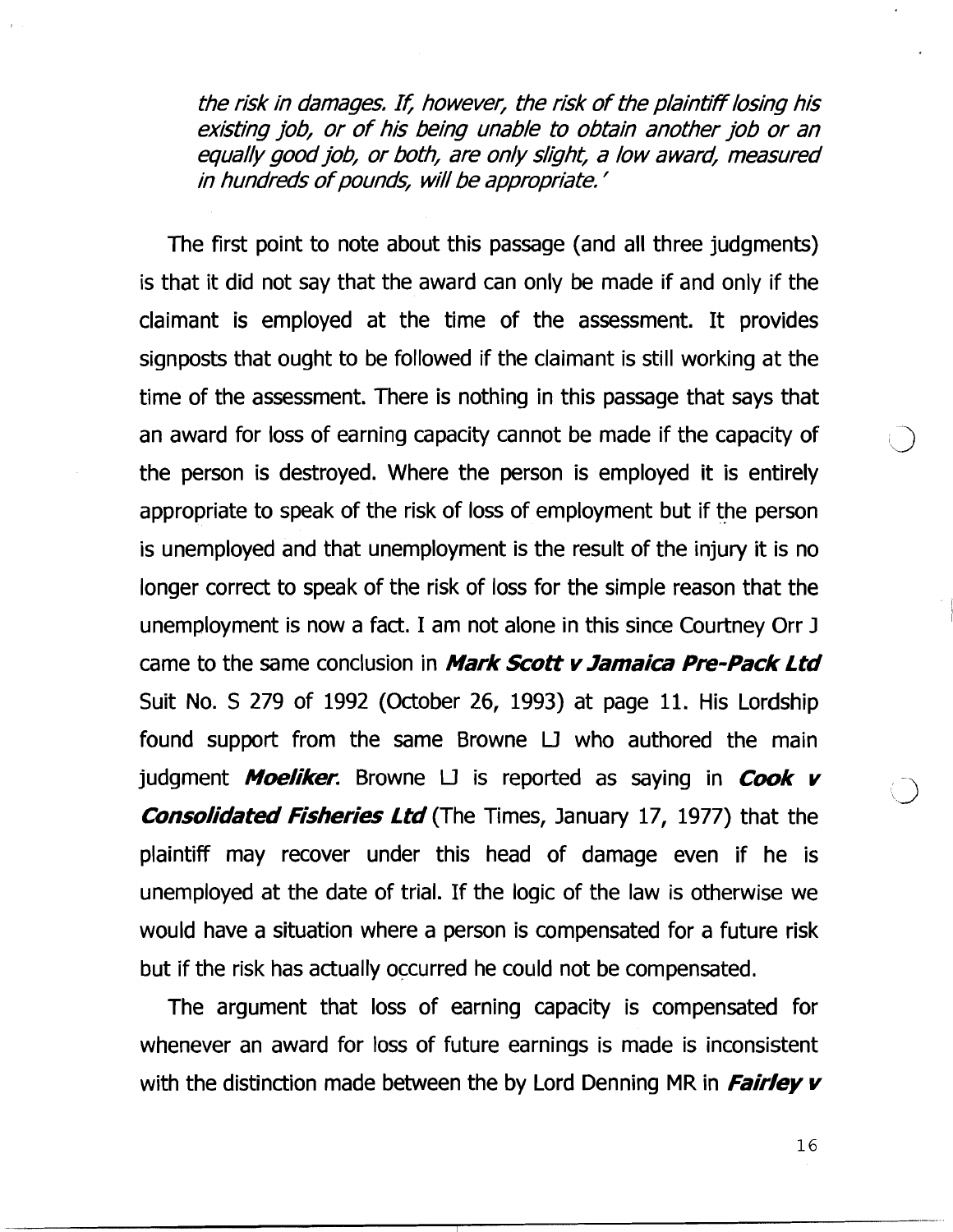**John Thompson (Design and Contracting Division) Ltd** [1973] 2 Lloyd's Rep 40 at page 42 and repeated in **Moeliker** (see page 15c per Browne LJ). This distinction has been accepted by the Court of Appeal in Jamaica in the **Gravesandy** case (cited above) (see Carey J.A. at page 224f-g). It necessarily follows from this that loss of future earnings and loss of earning capacity are two separate and distinct heads of damages and in appropriate cases both may be awarded (see Browne U in **Moeliker** at page 159 where he speaks of the claimant having "a claim, or an additional claim, for loss of earning capacity"). The fact that one method of computing loss of earning capacity (i.e. the multiplier/multiplicand method) is the same as computing loss of future earnings is not a basis for saying that they are one and the same(see **Edwards v Pommells SCCA** No. 38/90 (delivered March 22, 1991) for different methods of calculating loss of earning capacity). We ought not to confuse the method of computation with what is being assessed. Again this idea is not new. Barwick CJ of the Australian High Court demonstrated quite clearly (the views of Gibbs and Stephen JJ notwithstanding) the fallacy of the proposition that merges an award for loss of earning capacity with loss of future earnings (see **Atlas Tiles Limited v Briers** (1979-1980) 144 C.L.R. 202). The learned Chief Justice said at page 209-210.

The plaintiff in Gourley's Case had been deprived of some part of his earning capacity. It was for this deprivation that compensation was to be awarded. Undoubtedly that capacity is a capital asset, though like other capital assets capable by its use or employment of producing income. Logical adherence to this concept would, in my opinion, avoid much of the confusion which to my mind has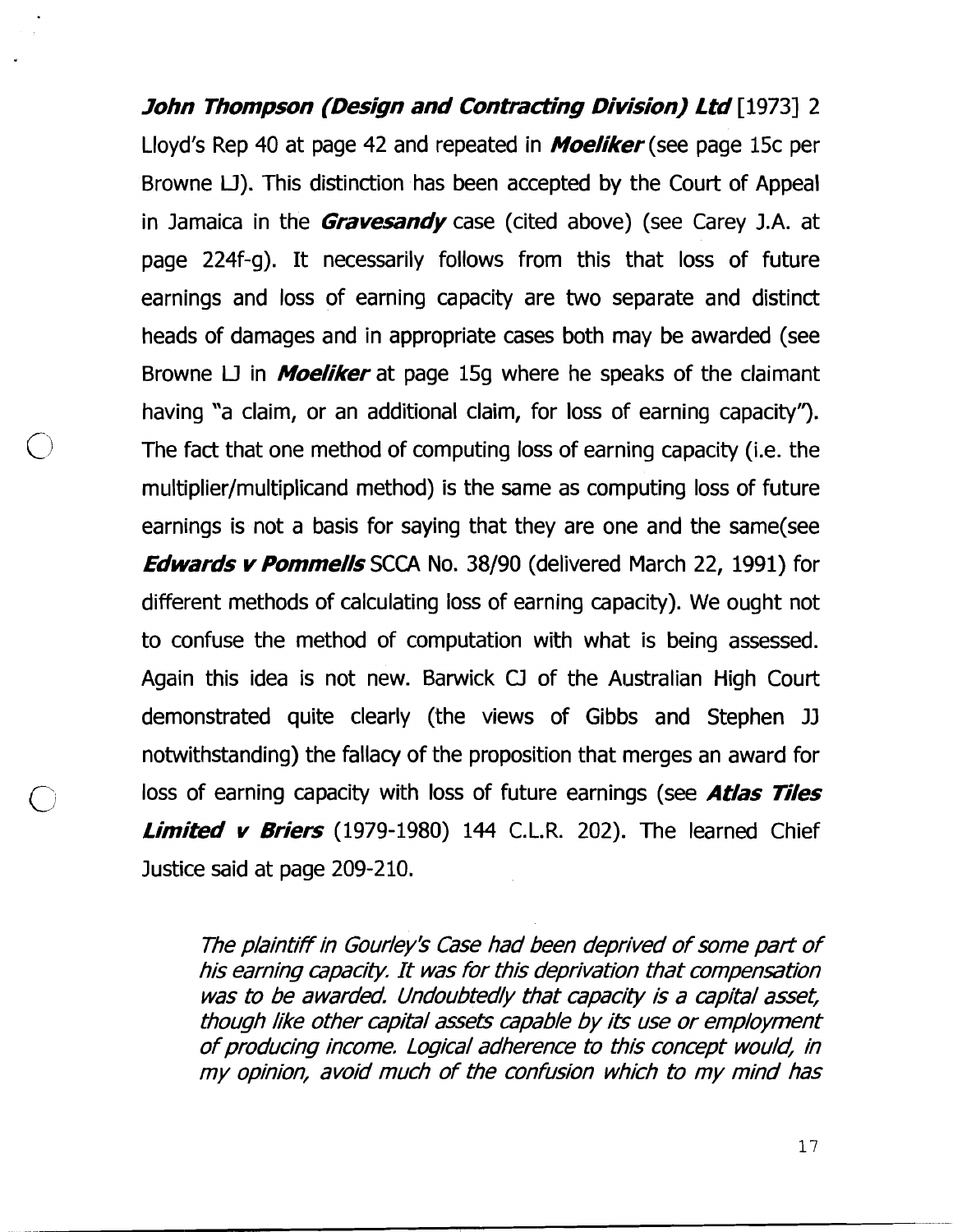crept into the assessment of damages for loss of earning capacity tortiously caused. Although statements can be found in decided cases to the effect that it is for loss of earning capacity that compensation by way of damages is to be assessed, in other cases the method of determining, or the factors employed in determining, the value of such an asset as earning capacity have been confused with the identity of the asset itself. It can be seen in the reasons in Gourley's Case itself, where loss of earnings or non-receipt of remuneration is treated as synonymous with loss of earning capacity: compensation for the non-receipt of earnings is what is there sought rather than compensation for the deprivation of a capital asset, albeit one capable of producing earnings. The confusion is exacerbated, in my opinion, by the practice of determining the compensation for non-receipt of earnings by estimating the value of an annuity to produce the actual earnings which the earning capacity might have been expected to produce during the remaining working life, some endeavour being made by arbitrary discounting to take account of the "vicissitudes" of life. A multiplier is applied to the estimated periodic earnings.

Some have thought the distinction I have drawn between loss of earnings and loss of earning capacity is illusory or insubstantial. But, in my opinion, it is real and radical. A capacity to earn which is not being exercised nor presently intended to be exercised has a value which can be estimated, though no current earnings are available to demonstrate its worth even with approximation. Again, the plaintiff may have been currently employed in an industry which, for some reason or other, was doomed to extinction or in a capacity which technology was likely to render redundant. Yet retrained, other and more remunerative employment may **be** available. Earning capacity may produce, not merely earnings, but a satisfactory way of life which, being denied or destroyed, may need to be reflected in the value of the capacity. In my opinion, the distinction I make is not a matter of semantics but basically conceptual: and being observed and applied goes far to solving the matter of principle here under discussion.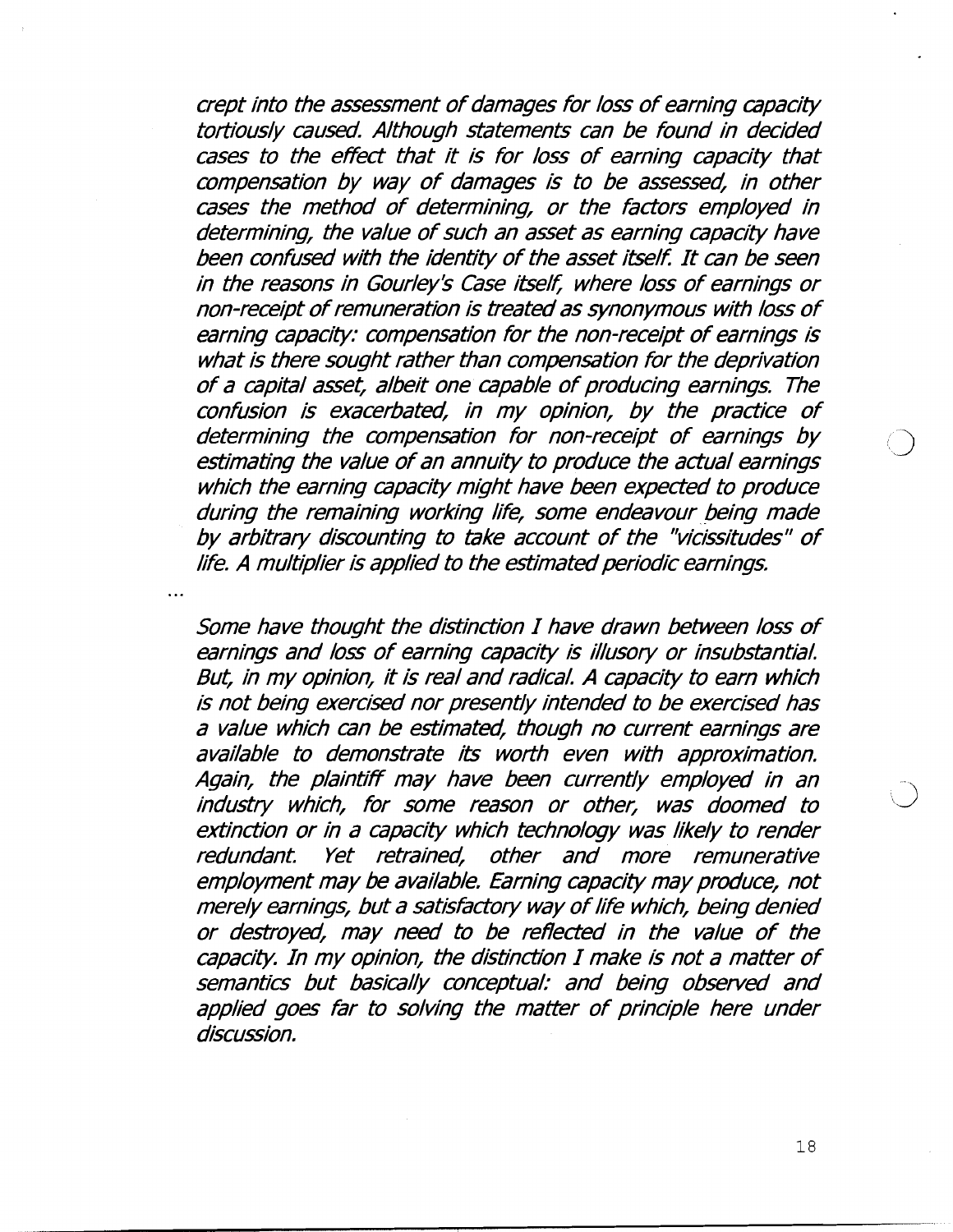Fifteen years later McHugh J demonstrated in his judgment, once again, the error of merging loss of earning capacity with loss of future earning, an error to be deprecated (see **Medlin** v **The State Government Insurance Commission** (1995) 182 CLR 1, (1995) 127 ALR 180, (1995) Aust Torts Reports 81-322 Negligence) This way of looking at loss of earning capacity as an asset rather than being transformed into a claim for loss of future income is perhaps what influenced the view of Edmund Davies and Scarman **UJ** in **Smith v Manchester Corpn** (1974) 17 KIR 1 at 6, 8 (cited by Browne LJ in **Moeliker** at page 16e-f) when they are reported as stating that the multiplier/multiplicand approach would be inappropriate. The impropriety of this method of compensation for a loss of earning capacity seems to be rooted in the idea that the earnings per se that are derived from the use of one's earning capacity are not strictly speaking the earning capacity but merely evidence of a capacity to earn. Thus separate and apart from what the earning capacity can earn, it has intrinsic value.

There is nothing in the West Indian cases cited earlier that is inconsistent with this analysis. Thus those cases are not a bar to the way I have approached this issue. This means that Mr. Bishop's submissions were not accepted.

It seems to me as it did to Courtney Orr J in **Mark Scott** (cited above) the best evidence of reduced earning capacity is the fact of seeking other employment and being unable to sustain them because of the injury received. I cannot think of any good reason why an award for loss of earning capacity should not be made in this case. Having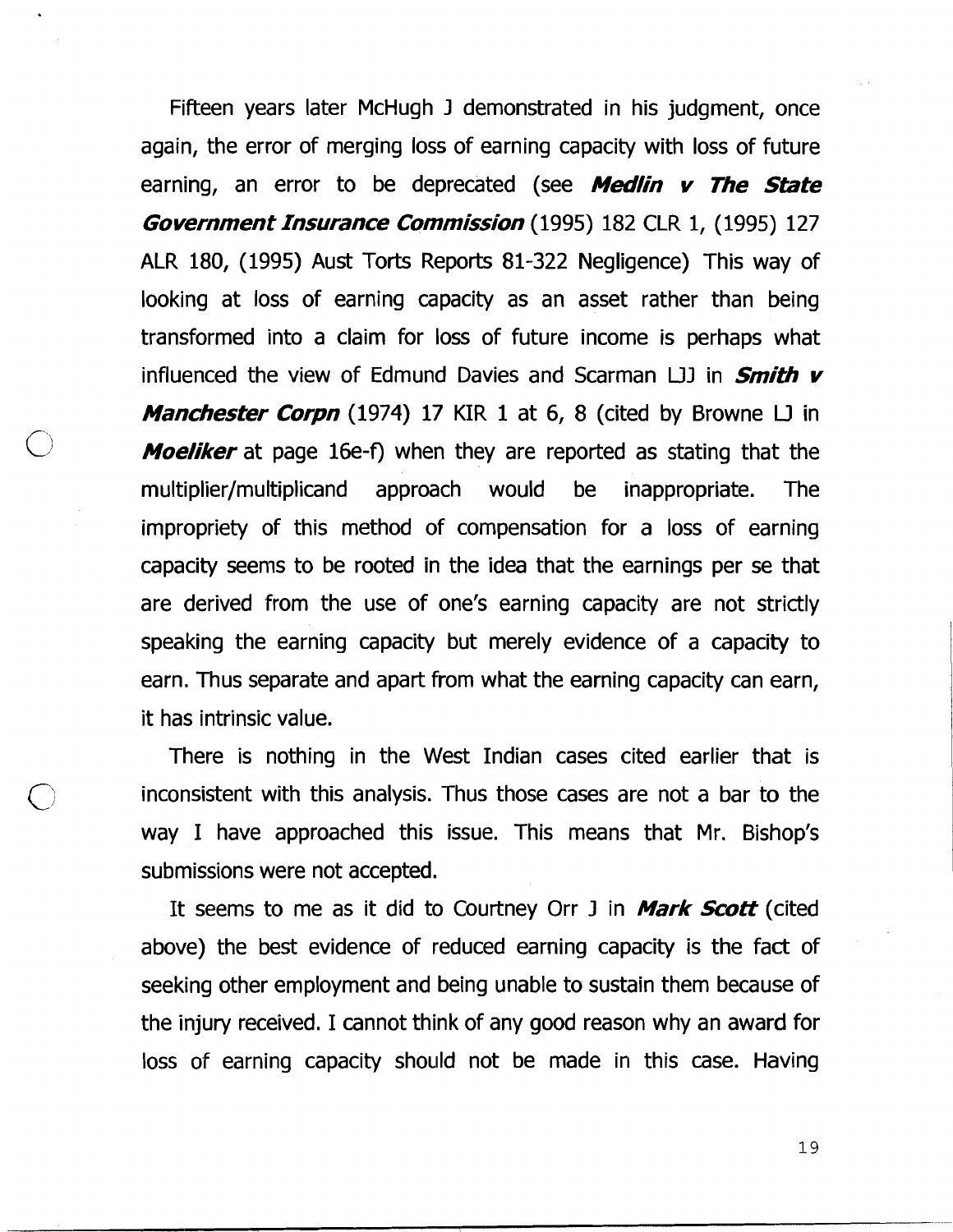decided to make the award the only remaining question is the method of computing the award.

Mrs. Clarke-Bennett has urged the court to use the earnings at the date of the injury and apply the multiplier/multiplicand approach. I find that there is much merit in this approach. The reason why I accept this approach as conceptually sound is that the loss of earning capacity occurred at the date of the injury (see Barwick **CJ** in **Atlas** (cited above) at page 211). However I will not use this approach in this case since there is a claim for loss of future earnings which is based upon the multiplier/multiplicand approach. I will use the lump sum approach for 3 the loss of earning capacity. The lump sum awarded here is a low and moderate figure of **\$300,000.** The reason for this is to guard against over compensation. To Mrs. Clarke-Bennett I say that I recognise the logical problem here. It does seem odd that the award for a head of damage to which the claimant is legitimately entitled should vary according to the method of assessment but until this area is revised by a higher court I am bound by authority.

## **(iii) /oss of future earnings**

The undisputed evidence is that he was earning **\$3662** per fortnight. Barring the injury it is safe to assume that he would still be earning at least this amount. This assumption while not "scientific" is the best one to make in the circumstances. There was nothing in the medical evidence or the other evidence in the case to suggest that the claimant would by now have suffered any diminution of his capacity from any cause. To assume otherwise would be to create a windfall for the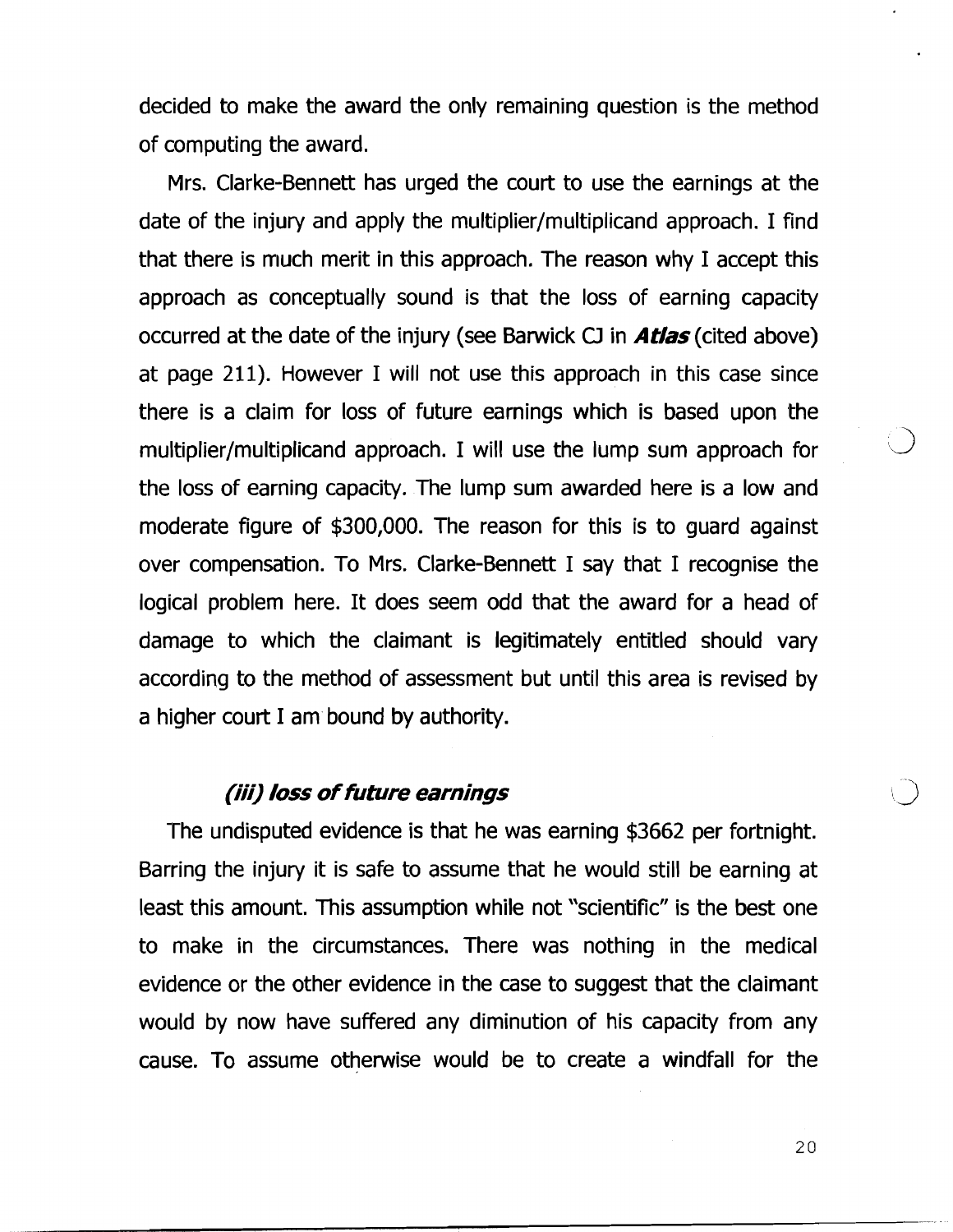tortfeasor. Equally there is no evidence that Mr. Gayle would have increased his earnings. His level of education and skills suggest that only wage increases prompted by inflation would actually increase the dollar amount he would earn. I recognise that there is certain lack of logic here because if it is that the damage to Mr. Gayle's earning capacity occurred at the time of the tort why shouldn't he be able to claim compensation for the pretrial period as well once it is accepted that it was the tort that led to the inability to work? Indeed one cannot resist the logic of Barwick CJ on this point in the **Atlas** case (see page 211). At this point I am bound by authority that suggests that pretrial earnings ought to be pleaded as special damages.

Mr. Gayle was born in 1966. This makes him 38 years old at the time of this assessment. I take it that he would have retired at age 65. His annual income would be \$95,212. Using Mrs. Khan's Vols. 4 & 5 of **Recent Personal Injury Awards Made in the Supreme Court of Micature of Jamaica** an appropriate multiplier is 10. This yields the sum of \$952,120.

#### **Conclusion**

The award is as follows:

(a) special damages

\$36,000 with interest at 6% from the date of November 25, 1999 to September 20, 2004;

cost of future medical care \$70,000 - no interest